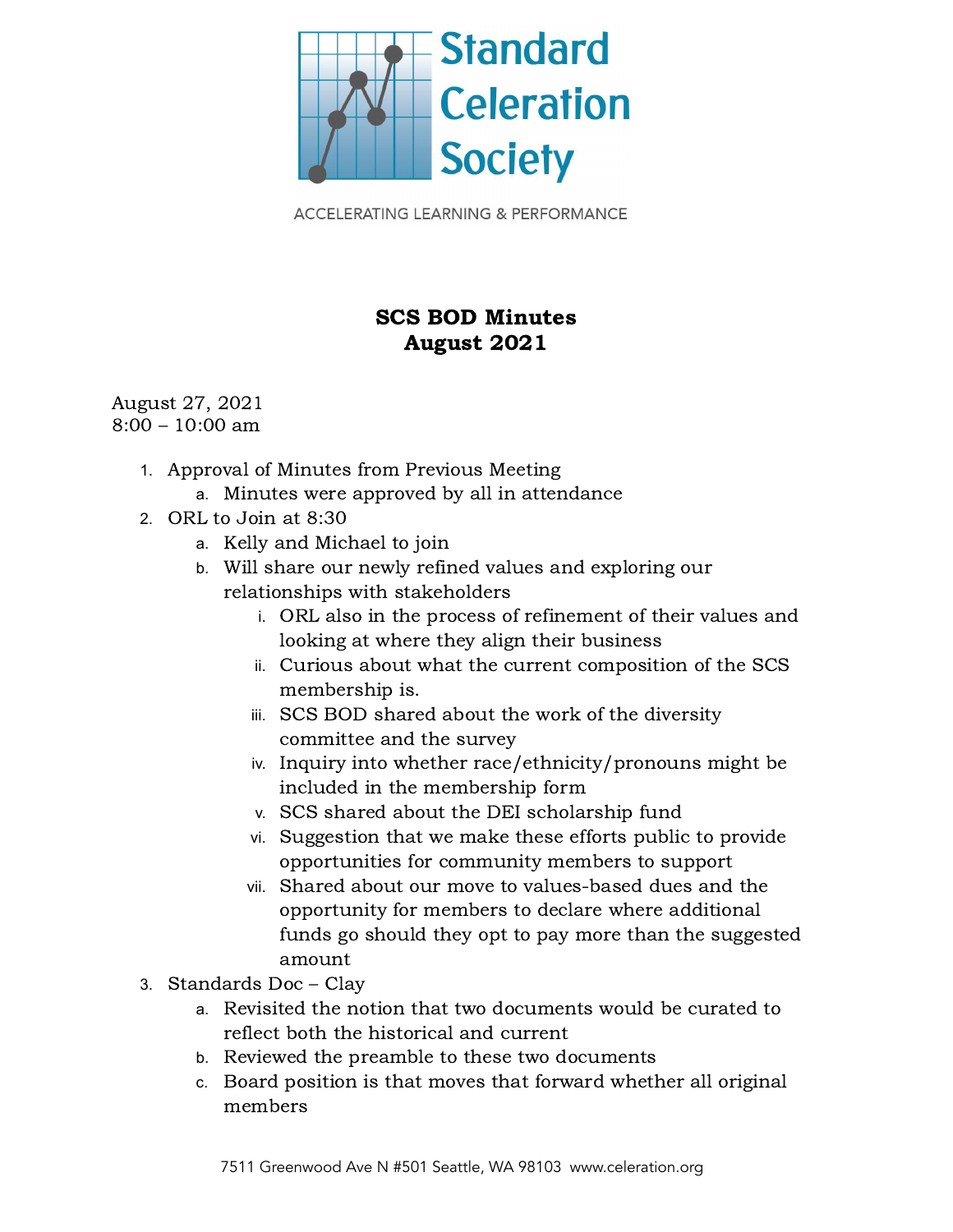- 4. Advisory Committee (Board) group that is appointed by the Board to work on a special project – a task force of sorts – and who will bring forth ideas for board consideration
	- a. The advisory board would ideally consist of a diverse group of individuals (e.g., applied domain, academia, international, student; non-precision teacher?)
	- b. This group might help mediate discussions with the board in the event there is not a consensus among the board
	- c. Next month's agenda will include a discussion of potential appointees
- 5. November Conference Update
	- a. Submissions
		- i. Extended call for papers
		- ii. Current:
			- 1. 2 posters
			- 2. 12 papers
			- 3. 2 workshops
		- iii. Moving forward with the conference
			- 1. Conference not willing to budge on contract with respect to the live component but has allowed us to reduce numbers
			- 2. Price for virtual is lower than the in-person registration
			- 3. Transparency statement to membership
				- a. Need to make a statement to our membership about why the conference will continue to move forward in FL
			- Will offer flexibility for membership around presenting virtually vs in-person until October  $15^{\text{th}}$
- 6. International Conference Update
	- a. May need to postpone this conference
	- b. Hotel is willing to work with us
	- c. Will make call in September and will explore other dates in the interim
- 7. Executive Director Update
	- a. Build out of SCS history timeline on our website
	- b. Nominations committee meeting today to review BOD nominations
		- i. 2 open positions
		- ii. 15 nominations
		- iii. 4 people accepted nominations